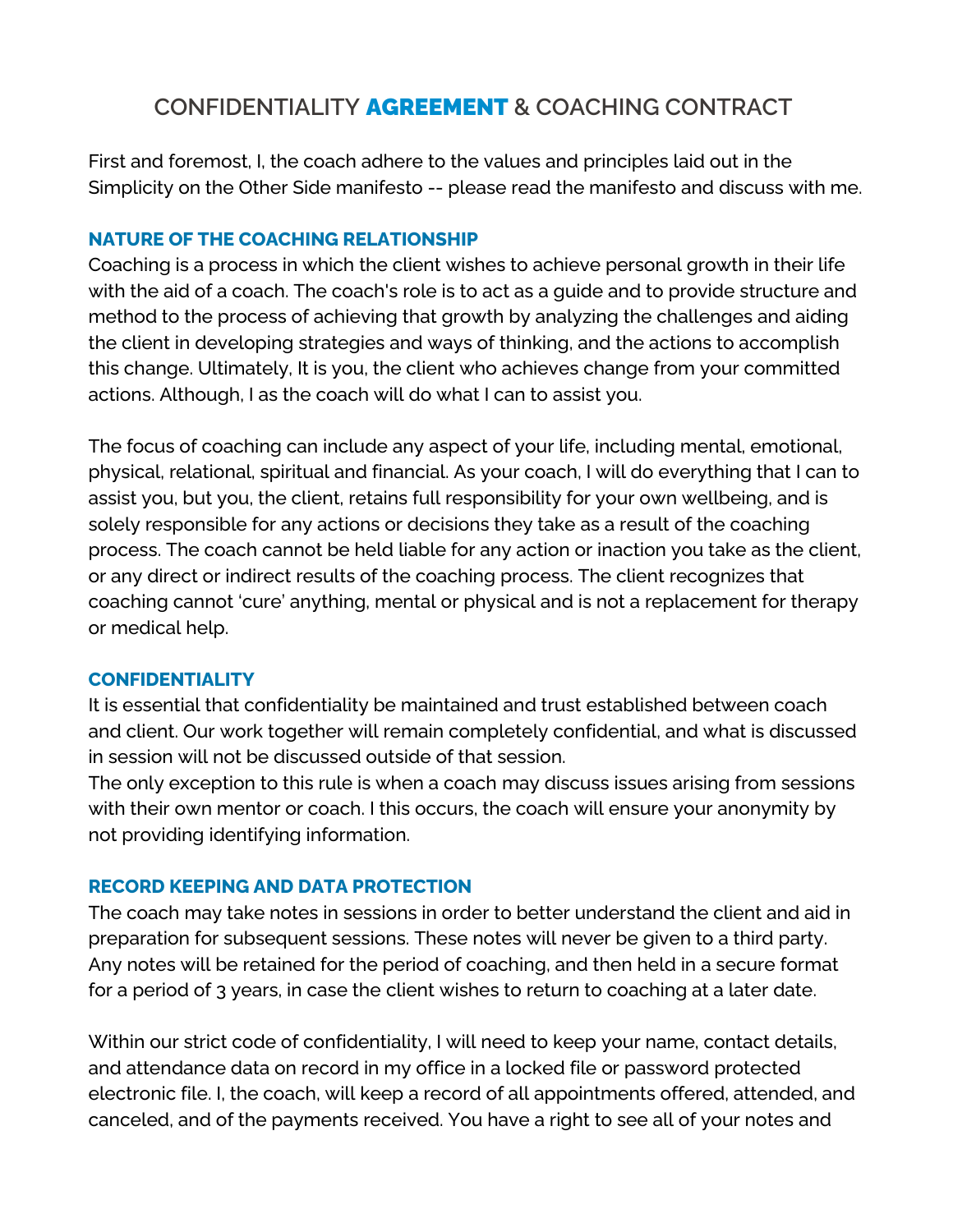records. If you would like to see the information that the coach has about you, please ask at any point throughout the coaching process. In accepting the offer of coaching you agree to these records being kept.

# **CONFIDENTIALITY** AGREEMENT **& COACHING CONTRACT**

### **COACHING FRAMEWORK / PROCEDURE**

This may vary on a case by case basis. It is possible for coaching to be approached on a session to session basis, or in blocks of sessions. By its nature, coaching relationships are often open ended, although some coaches prefer the client committing to blocks of coaching, which may reap greater rewards as it represents a greater investment in the process on the part of you, the client.

I will assume that we will meet on a session-to-session basis. If you would prefer to commit to a 'block' of sessions, paid in advance ('I Commit to \_\_\_\_ number of sessions over a period of 12 weeks') then just let me know.

Each session will be 50 minutes long, unless specifically arranged differently via email. My email address is [coach@cliffbentley.com](mailto:cliff@cliffbentley.com) 

### **AGREED FEES**

Price per individual session is \$110. A block with 1 session per week: 12 weeks \$1,100. The fees are payable in advance for a block.

### **CHANGES**

Session to session arrangements can be canceled at any time with at least 24 hours notice prior to an arranged session. Where a block has been paid for, cancellation is not possible as it would defeat the purpose of committing to a block. However, changes in session times should be made 24 hours before the agreed time and in accordance with agreed procedure.

A break in a block may be arranged by mutual consent, email me.

#### **PROBLEMS**

If at any time you experience problems with the coaching process, it is best to bring it up with me and attempt to overcome any obstacles that have arisen. The coach and client undertake in good faith to resolve any problems to the best of their ability and to the satisfaction of both parties. If in the unlikely event a problem still remains, we recommend that the parties seek mediation from an impartial third party.